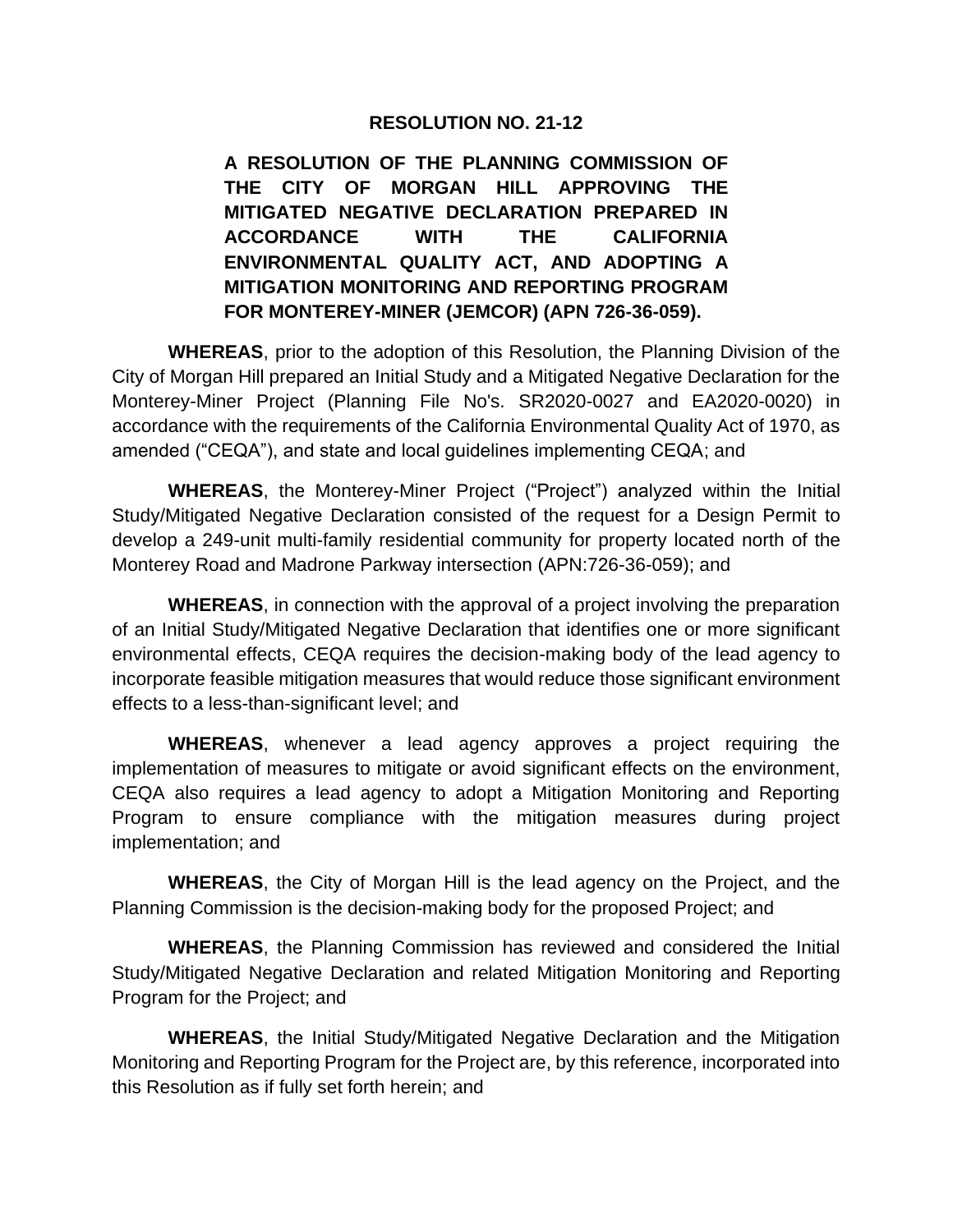City of Morgan Hill Resolution No. 21-12 Page **2** of **3**

**WHEREAS**, the Project will not individually or cumulatively have an adverse effect on wildlife resources, as defined in Section 89.5 of the California Department of Fish and Game Code.

#### **NOW, THEREFORE, THE MORGAN HILL PLANNING COMMISSION DOES RESOLVE AS FOLLOWS:**

**SECTION 1. THAT THE PLANNING COMMISSION** does hereby make the following findings:

- (1) It has independently reviewed and analyzed the Initial Study/Mitigated Negative Declaration and other information in the record and has considered the information contained therein, prior to acting upon the Project;
- (2) The Initial Study/Mitigated Negative Declaration prepared for the Project has been completed in compliance with CEQA and consistent with state and local guidelines implementing CEQA;
- (3) The Initial Study/Mitigated Negative Declaration represents the independent judgment and analysis of the City as lead agency for the Project. The Development Services Director of the Development Services Department at 17575 Peak Avenue, Morgan Hill, California 95037, is the custodian of documents and records of proceedings on which this decision is based; and,
- (4) On the basis of the whole record before it (including the Initial Study and any comments received), there is no substantial evidence that the project will have a significant effect on the environment with the application of mitigation measures.

**SECTION 2. THAT THE PLANNING COMMISSION** does hereby adopt the Mitigation Monitoring and Reporting Program prepared for the Project. The Initial Study/Mitigated Negative Declaration and Mitigation Monitoring and Reporting Program are: (1) on file in the Development Services Department, Planning Division, located at 17575 Peak Avenue, Morgan Hill CA 95037 and (2) available for inspection by any interested person on-line at: [Monterey-Miner \(Jemcor\) | City of Morgan Hill, CA -](http://www.morgan-hill.ca.gov/2189/Monterey-Miner-Jemcor) Official Website rather than in person.

### **PASSED AND ADOPTED THIS 26th DAY OF OCTOBER 2021, AT A REGULAR MEETING OF THE PLANNING COMMISSION BY THE FOLLOWING VOTE:**

| AYES:        | <b>COMMISSIONERS:</b> | KUMAR, GONZALEZ-ESCOTO, MUELLER,<br>TANDA, DOWNEY, MUNOZ-MORRIS, HABIB |
|--------------|-----------------------|------------------------------------------------------------------------|
| <b>NOES:</b> | <b>COMMISSIONERS:</b> | <b>NONE</b>                                                            |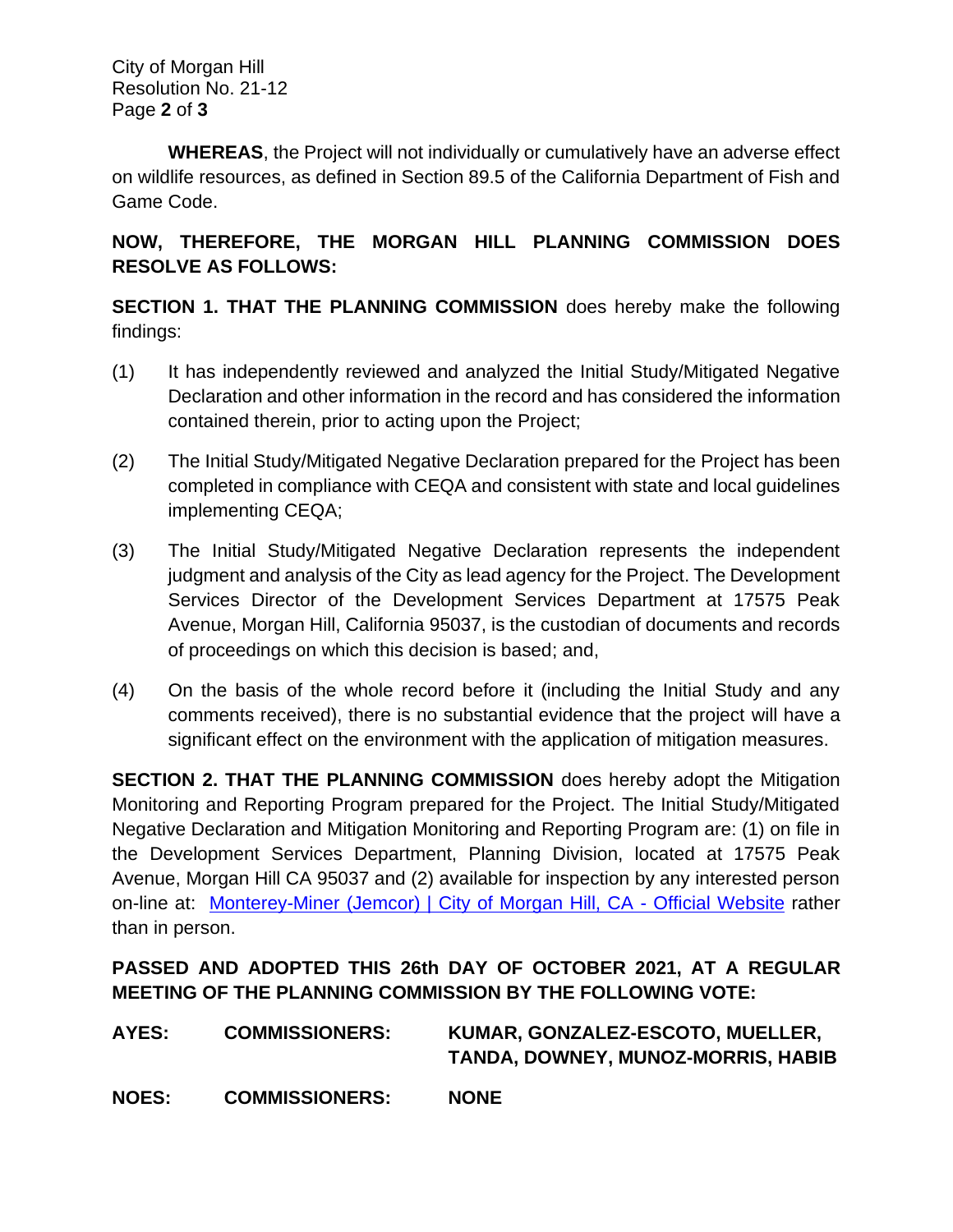City of Morgan Hill Resolution No. 21-12 Page **3** of **3**

**ABSTAIN: COMMISSIONERS: NONE**

**ABSENT: COMMISSIONERS: NONE**

Jenna Luna

**JENNA LUNA, Deputy City Clerk MALISHA KUMAR, Chair**

**ATTEST: APPROVED: [\\_\\_\\_\\_\\_\\_\\_\\_\\_\\_\\_\\_\\_\\_\\_\\_\\_\\_\\_\\_\\_\\_\\_\\_\\_\\_\\_\\_\\_\\_\\_](https://na3.documents.adobe.com/verifier?tx=CBJCHBCAABAAqXpz69qqLHxGQkkptSd7dKE8nYe_qKlO)** Malisha Kumar (Oct 28, 2021 11:41 PDT)

**Date:** Oct 28, 2021